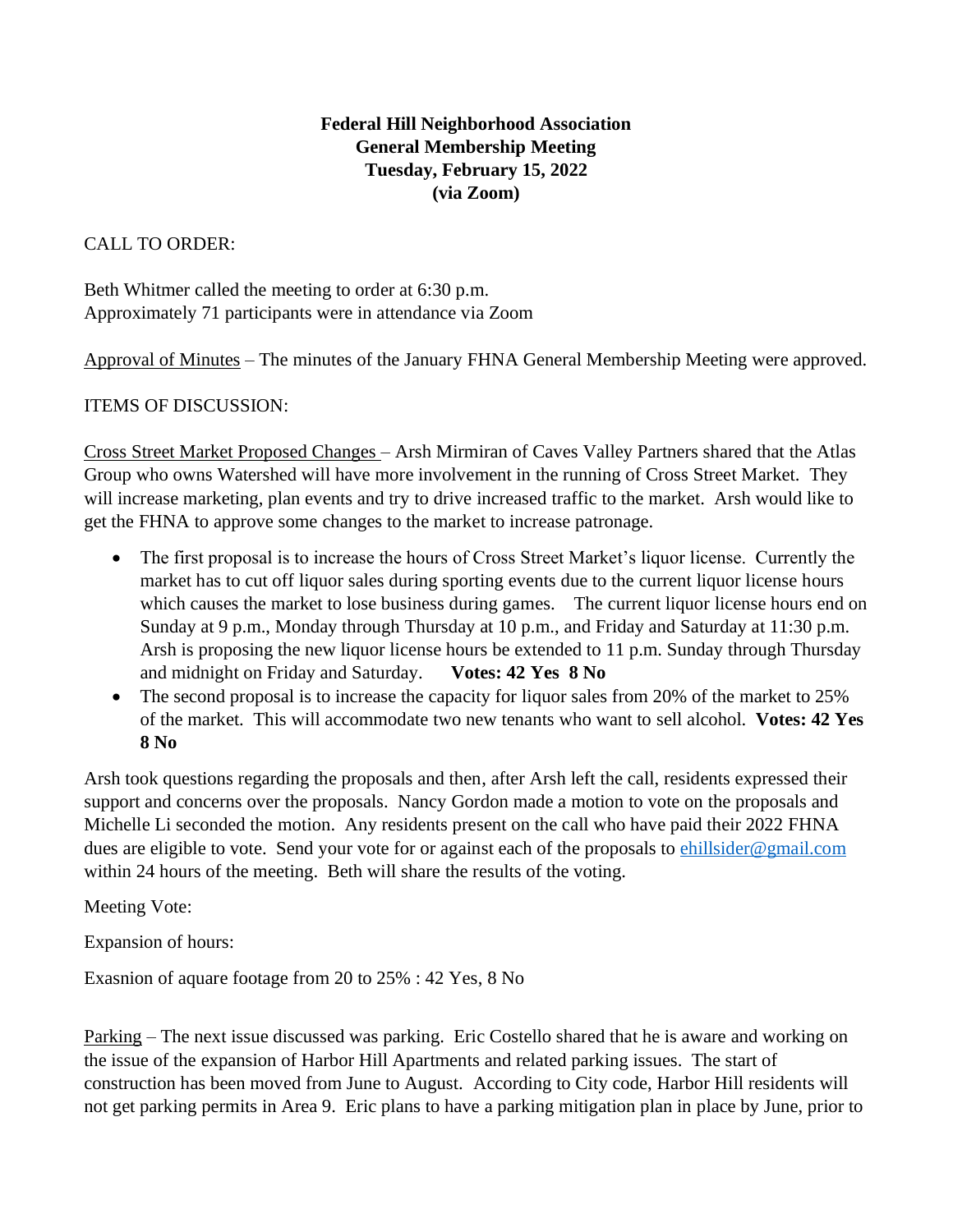construction. Eric also shared that parking enforcement is done by the Department of Transportation and it is complaint driven and zero tolerance. Eric also wanted to address the rumors that there was going to be a conversion from parallel to angled parking. If that is considered, the community will be engaged in the decision. Eric shared that angled parking is a contentious issue in the community. A resident asked Eric if the 2 hour parking could be removed and Area 9 permits would be required at all times. Eric said that removing the 2 hour parking would significantly hurt the business community. John Bacci shared that in order for that change to happen, 60% of the households would need to approve and each household would get one vote.

Sanitation Committee Update – Vincent Andrews shared that the blue recycling cans were delivered last week. The Sanitation Committee launched a campaign prior to the distribution of the cans asking residents who did not want cans or wanted smaller cans to call 311. Unfortunately, 80 households had cans wrongly delivered. FHNA is getting a list together of cans that should not have been delivered or were delivered the wrong cans. If you received a can in error, send an email to [ehillsider@gmail.com](mailto:ehillsider@gmail.com) with your address and 311 request number. The Sanitation Committee is coordinating the pickup of unwanted cans. The tentative date is February  $26<sup>th</sup>$  and location is to be determined. If you have an unwanted can, flip it over and tape a piece of paper to it that says "UNWANTED". The Sanitation Committee will then know which cans should be picked up.

BGE Pipeline Renovation Update – FHNA has been pushing to get CHAP involved to intervene in the replacement of the BGE regulators on the outside of houses. CHAP has agreed to intervene and a hearing is tentatively scheduled for March 8<sup>th</sup>. Beth will send out more information when she receives it. Everyone is welcome to attend and testify.

Block Captain Committee Update – Zac Blanchard shared that he has been able to identify several new block captains. He is still looking for block captains for several of the blocks in the neighborhood, including some blocks on Churchill Street and on S. Hanover Street. There is a Block Captain meeting tomorrow night at 6:30 p.m.

## ANNOUNCEMENTS:

Beth reminded FHNA residents to renew their memberships for 2022. In addition, if you are no longer receiving emails from FHNA and would like to, please email *ehillsider@gmail.com* to be added to the email list.

## NEW BUSINESS:

Michelle Li shared that the 400 block of Grindall is working to install traffic calming measures due to the dirt bikes and cars speeding down Grindall and sometimes driving the wrong way down Grindall. Call 311 to share your concerns over this issue.